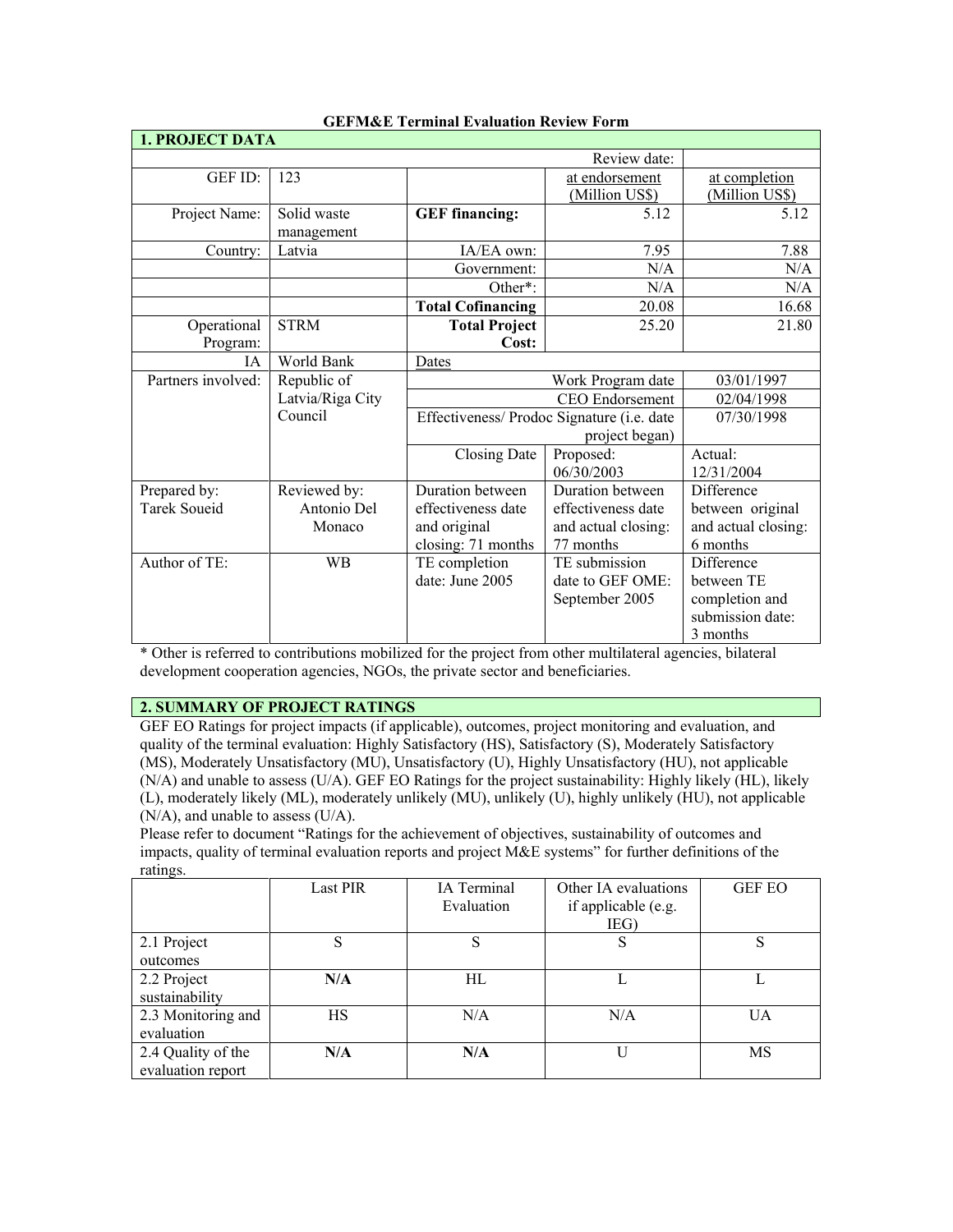Should this terminal evaluation report be considered a good practice? Why?

The TE adequately covers issues pertaining to financial and economic viability of the project. On the flip side it does not accord adequate attention to M&E and sustainability related issues. Is there a follow up issue mentioned in the TE such as corruption, reallocation of GEF funds, etc.? No, the TE does not report on any follow-up issue.

# **3. PROJECT OBJECTIVES, EXPECTED AND ACTUAL OUTCOMES**

## **3.1 Project Objectives**

## • **What are the Global Environmental Objectives? Any changes during implementation?**

The TE does not provide specific information on this issue.According to the PIR 2002, the global environmental objective of the project is to "collect land fill gas containing methane, and through burning in gas engines reduce the CO2 equivalents. The project is anticipated to reduce the emission of CO2 equivalents with about 233900 ton per year in average during the project life of 25 years." The PIR 2005 lists this objective verbatim, indicating that no changes may have taken place in the Global Environmental Objectives of the Project.

## • **What are the Development Objectives? Any changes during implementation?**

The project document indicates that the development objectives of the project were:

- to simplify the separation of recyclable material;

- to reduce environmental disamenities for neighbors of a disposal site; and,

- to demonstrate how outdated and obsolete disposal sites can be remediated and converted into sanitary landfills to enable continued operation.

According to the TE, the project objective was not revised.

**3.2 Outcomes and Impacts**

## • **What were the major project outcomes and impacts as described in the TE?**

According to the TE, the Project has resulted in a state-of-the-art municipal solid waste management facility, and it has demonstrated how an environmentally hazardous site can be converted into an environmentally sound facility providing services at an affordable cost for inhabitants of Riga. The current cost to customers is about US\$ 14.5/ton, compared with about US\$ 30/ton if a traditional waste disposal site meeting Western-European standards would have been built.

Other important results of the Project include arresting ongoing ground and surface water contamination, treatment of collected leachate and the reduction in emission of greenhouse gases. Over the lifetime of the Project, calculated at 25 years, the estimated reduction of Carbon Dioxide (CO2) equivalent is about 5.5 million tons.

## **4. GEF OFFICE OF M&E ASSESSMENT**

# **4.1 Outcomes**

- **A** Relevance Rating: S
	- **In retrospect, were the project's outcomes consistent with the focal areas/operational program strategies? Explain**

The project outcomes that lead to greenhouse gas emission reduction are consistent with the priorities of the climate change focal area.

| <b>B</b> Effectiveness | <b>Rating: S</b> |
|------------------------|------------------|
|------------------------|------------------|

• **Are the project outcomes as described in the TE commensurable with the expected outcomes (as described in the project document) and the problems the project was intended to address (i.e. original or modified project objectives)?**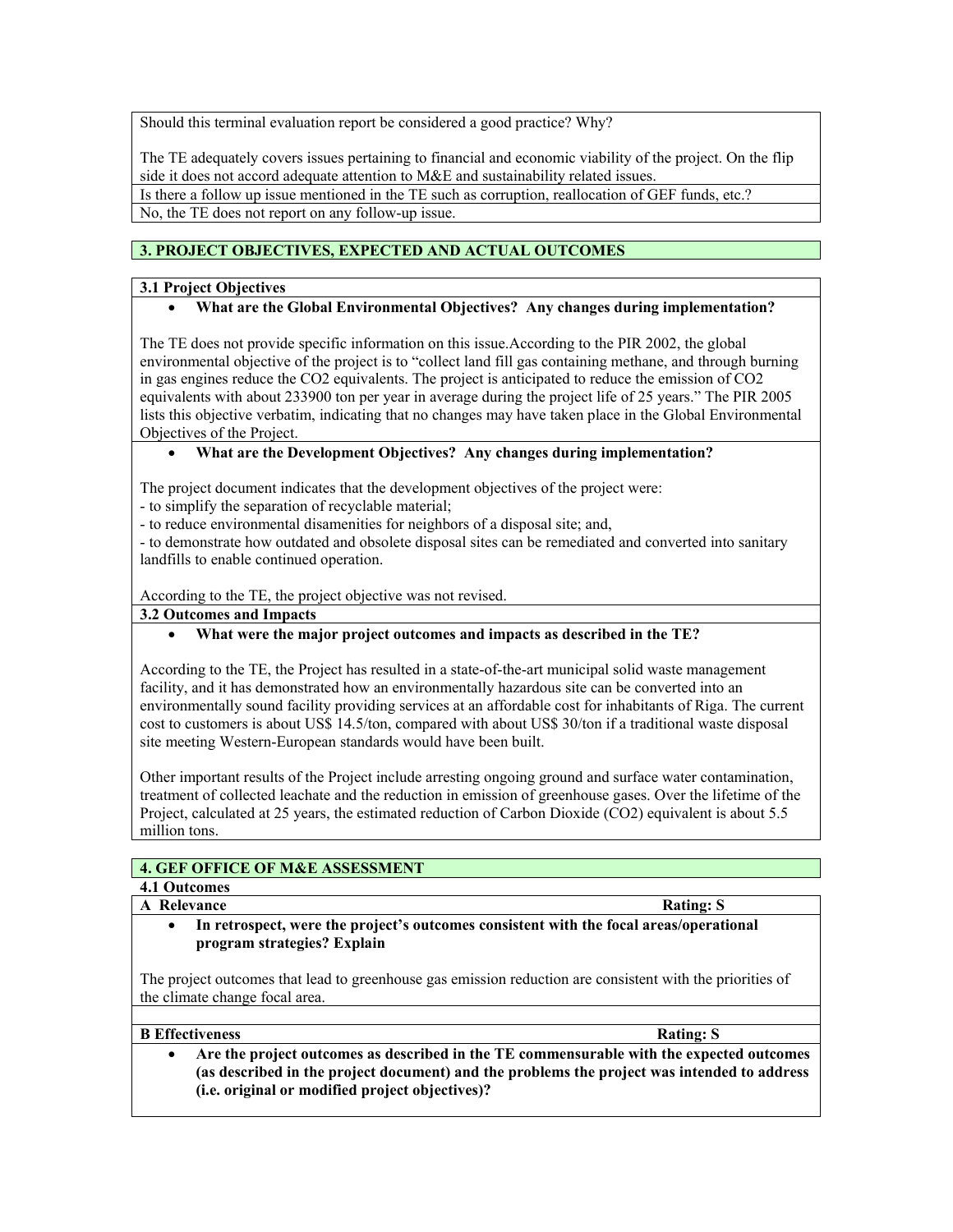According to the TE, the project objectives of improving management of solid waste through measures that would improve environmental quality, containing contamination of ground water, and creating new financial arrangements for recovery of the cost of solid waste service have been almost fully achieved.

**C Efficiency (cost-effectiveness) Rating: S**

• **Include an assessment of outcomes and impacts in relation to inputs, costs, and implementation times based on the following questions: Was the project cost – effective? How does the cost-time Vs. outcomes compare to other similar projects? Was the project implementation delayed due to any bureaucratic, administrative or political problems and did that affect cost-effectiveness?**

The IEG review says that the methodologies used at appraisal and in the TE for the economic and financial analysis of the project appear reasonable and indicate that the economic rate of return for the project could be from 15% to 18% per annum and the NPV at a 10% discount rate could be about US \$ 4.7 to 6.5 million. The TE informs that the project achieved all of its stated objectives and resulted in a state-of-theart solid waste management facility with a strong demonstration impact at an affordable cost. Actual costs are \$14.5/ton, compared with an estimated \$30/ton if a "traditional waste disposal site meeting Western-European standards would have been built". Despite the fact that the Project incurred additional costs to comply with EU regulations, there were no overall cost overruns. These performance measures indicate that the project has been cost effective.

## **Impacts**

• **Has the project achieved impacts or is it likely that outcomes will lead to the expected impacts?**

According to the TE, the project is anticipated to reduce the emission by about 233,900 tons of CO2 equivalents per year in average during the projects lifetime of 25 years. The projected result for 2004 based on collected methane at 100% is emission reduction of 271,800 ton CO2 equivalents. The result clearly indicates a larger than anticipated generation of landfill gas, and that the project is meeting its global environmental objective.

**4.2 Likelihood of sustainability.** Using the following sustainability criteria, include an assessment of **risks** to sustainability of project outcomes and impacts based on the information presented in the TE.

| <b>Financial resources</b><br><b>Rating: L</b><br>$\mathbf{A}$                                                    |  |
|-------------------------------------------------------------------------------------------------------------------|--|
| The TE indicates that the Getlini Eko was earning profits at the time of project closure. Its financial           |  |
| situation was sound and it was in a position to attract private sector investors. It is likely that the Office of |  |
| the Riga City Public Service Regulator will keep adjusting the tariffs in a timely manner so that these           |  |
| reflect real cost of waste handling and allow for continued sustainable operations of Getlini Eko. The            |  |
| financial risks to the sustenance of the global environmental benefits from the project are quite low.            |  |
| Socio political<br><b>Rating: ML</b><br>B                                                                         |  |
| The TE indicates that the rivalry between the two municipalities, the Riga City and the Stopinu Pagasts,          |  |
| was an impediment during Project preparation and this rivalry continued to impede the project during early        |  |
| stages of implementation. These problems resulted in substantial implementation delays and negative press.        |  |
| IEG review indicates that the social problems were effectively dealt with by project management. Other            |  |
| than the rivalry between the two municipalities, the socio-political risk to the project is low.                  |  |
| <b>Institutional framework and governance</b><br><b>Rating: UA</b><br>C                                           |  |
| No institutional or governance related risks to global environmental benefits of the project have been            |  |
| described in the TE.                                                                                              |  |
| <b>Environmental</b><br><b>Rating: L</b><br>D                                                                     |  |
| No environmental risks, that could affect the sustainability of the benefits of the project have been specified   |  |
| in the TE. However, given the nature of the project such risks are not expected either.                           |  |

Provide only ratings for the sustainability of outcomes based on the information in the TE:

**A Financial resources Rating: L**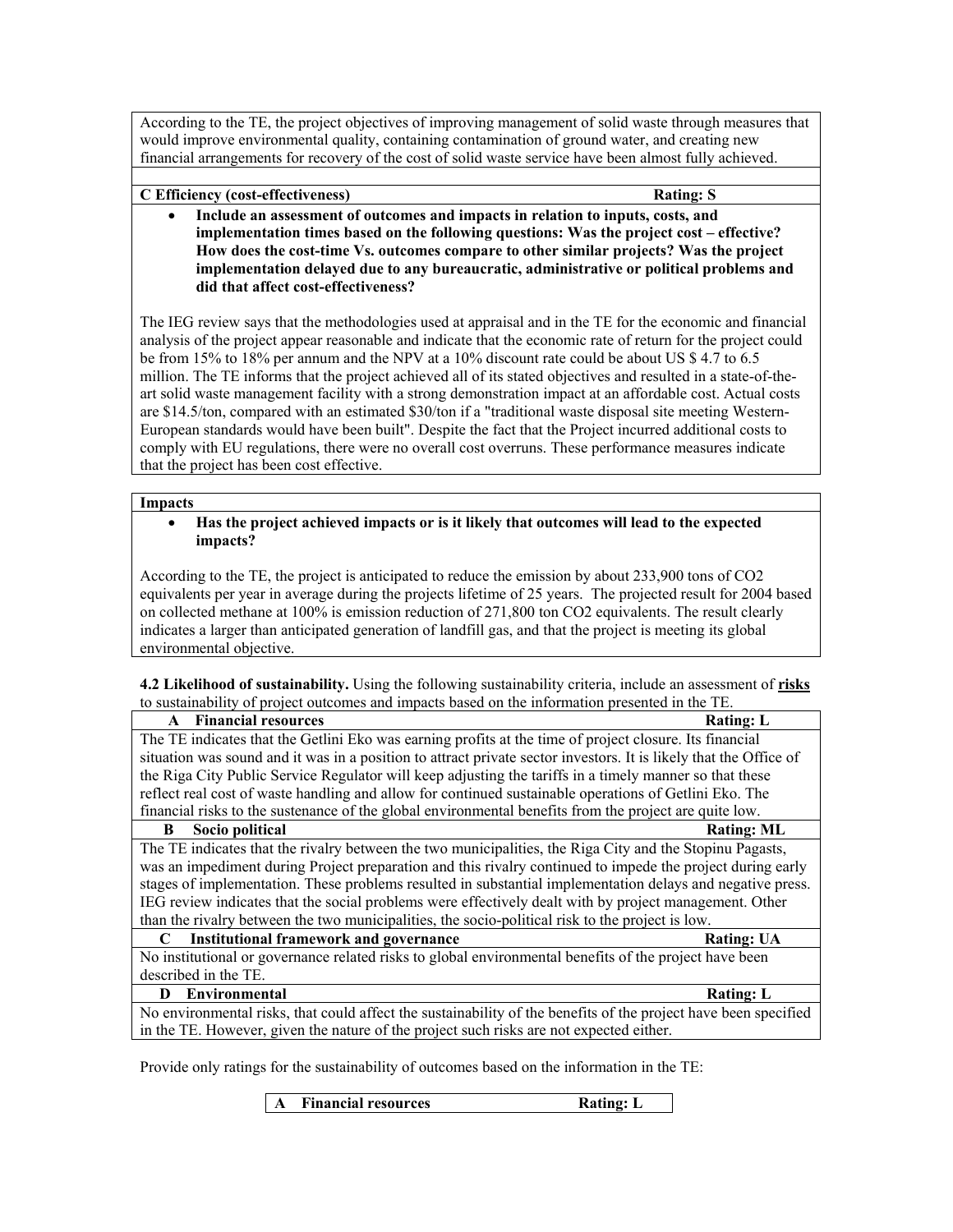| $\mathbf{B}$ | Socio political                                   | <b>Rating: L</b> |
|--------------|---------------------------------------------------|------------------|
| C            | Institutional framework and governance Rating: UA |                  |
| D            | <b>Environmental</b>                              | <b>Rating: L</b> |

## **4.3 Catalytic role**

#### **1. Production of a public good**

According to the TE, the project is anticipated to reduce the emission by about 233,900 tons of CO2 equivalents per year in average during the projects lifetime of 25 years. The projected result for 2004 based on collected methane at 100% is emission reduction of 271,800 ton CO2 equivalents. Thus, project is leading to substantial reduction in carbon emissions, which is a public good.

**2. Demonstration** 

**3. Replication** 

**4. Scaling up** 

#### **4.4 Assessment of the project's monitoring and evaluation system based on the information in the TE**

**A. In retrospection, was the M&E plan at entry practicable and sufficient? (Sufficient and practical indicators were identified, timely baseline, targets were created, effective use of data collection, analysis systems including studies and reports, and practical organization and logistics in terms of what, who, when for the M&E activities)** 

There was no logframe at appraisal though performance indicators were listed with a legal requirement for the implementing agency to monitor and evaluate the project performance "in accordance with indicators satisfactory to the Bank." The IEG review mentions that performance indicators were generally well chosen - few in number, closely related to the project objective and readily measurable. This said, the project did lack a well chalked out M&E plan and hence its performance on this dimension was inadequate.

### **Rating: MU**

**B. Did the project M&E system operate throughout the project? How was M&E information used during the project? Did it allow for tracking of progress towards projects objectives? Did the project provide proper training for parties responsible for M&E activities to ensure data will continue to be collected and used after project closure?** 

The TE does not assess the project's performance in implementation of its M&E system.

## **Rating: UA**

## **C. Was M&E sufficiently budgeted and was it properly funded during implementation?**

The ICR does not inform on whether M&E was sufficiently budgeted and whether it was properly funded during implementation.

#### **Rating: UA**

## **Can the project M&E system be considered a good practice?**

Although there is insufficient information to conclude either way, based on the quality at entry of the M&E plan it could be said that the M&E system of the project was certainly inadequate on at least few dimensions.

#### **4.5 Lessons**

Project lessons as described in the TE

**What lessons mentioned in the TE that can be considered a good practice or approaches to avoid and**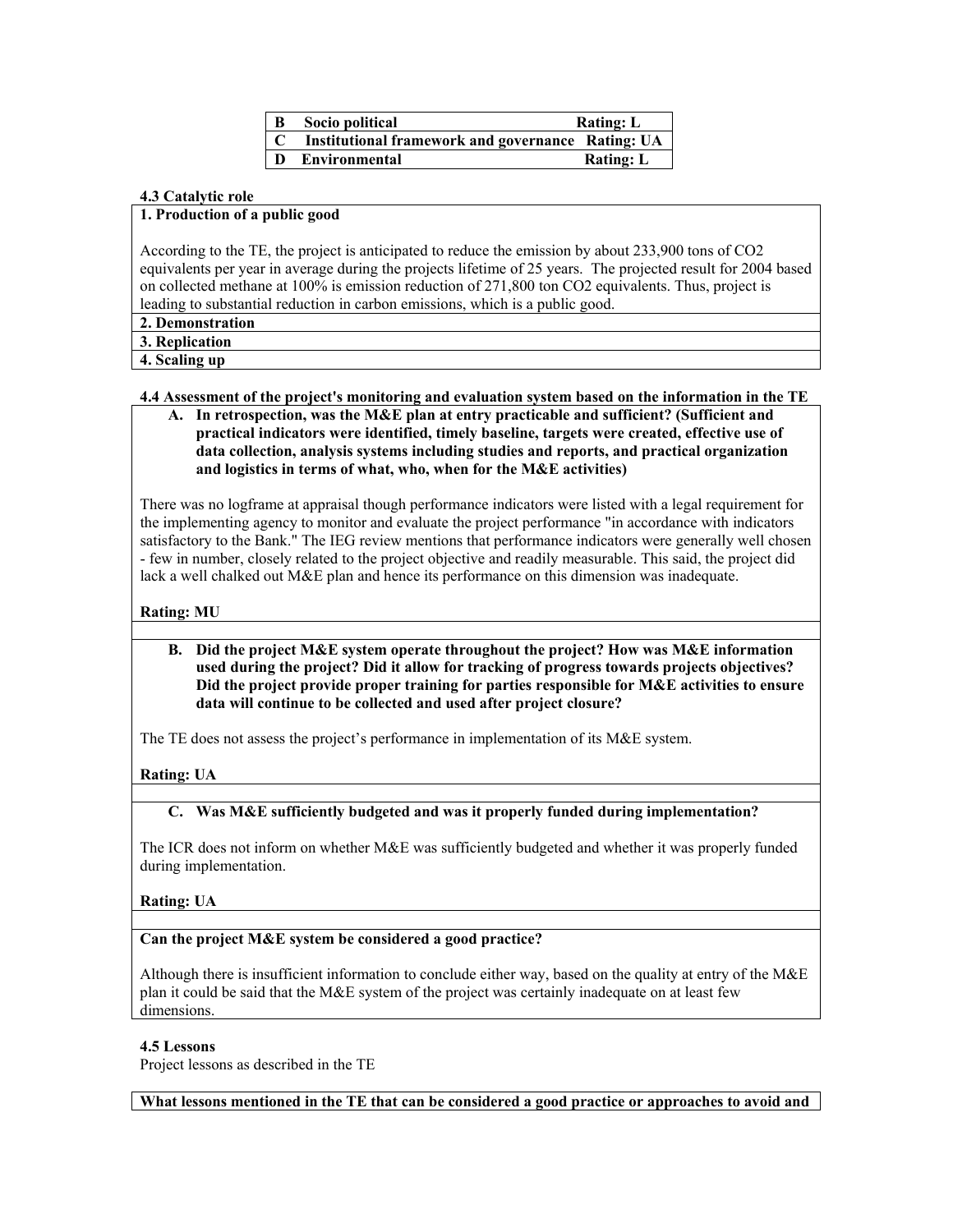## **could have application for other GEF projects?**

The TE report mentions that following major lessons could be learnt from the project:

Political Problems during Project Preparation and Implementation. Disposal of municipal solid waste is as much a social problem as it is technical. Given the socio-political issues mentioned under socio political sustainability, for better implementation of similar projects greater efforts need to be made to achieve political consensus at the grass-root level.

To avoid managerial problems the lead staff should be appointed in good time for negotiations.

For projects that involve construction the team members involved in designing structures and products should an understanding of national design and construction requirements before the actual design process starts.

**4.6 Quality of the evaluation report** Provide a number rating 1-6 to each criteria based on: Highly Satisfactory = 6, Satisfactory = 5, Moderately Satisfactory = 4, Moderately Unsatisfactory = 3, Unsatisfactory = 2, and Highly Unsatisfactory = 1. Please refer to the "Criteria for the assessment of the quality of terminal evaluation reports" in the document "Ratings for the achievement of objectives, sustainability of outcomes and impacts, quality of terminal evaluation reports and project M&E systems" for further definitions of the ratings.

## **4.6.1 Comments on the summary of project ratings and terminal evaluation findings**

In some cases the GEF Evaluation Office may have independent information collected for example, through a field visit or independent evaluators working for the Office. If additional relevant independent information has been collected that affect the ratings of this project, included in this section. This can include information that may affect the assessment and ratings of sustainability, outcomes, project M&E systems, etc.

No additional comments of use available.

| 4.6.2 Quality of terminal evaluation report                                                                                                                                                                                                            | <b>Ratings</b> |
|--------------------------------------------------------------------------------------------------------------------------------------------------------------------------------------------------------------------------------------------------------|----------------|
| A. Does the report contain an assessment of relevant outcomes and impacts of the<br>project and the achievement of the objectives?                                                                                                                     | S              |
| The TE follows the guidelines in its succinctness and does a good job of presenting the<br>basic facts on the project and its achievements in a very readable form; the economic<br>and financial analyses are particularly thorough.                  |                |
| B. Is the report internally consistent, is the evidence complete/convincing and are<br>the IA ratings substantiated?                                                                                                                                   | MU             |
| In general, the report is internally consistent, evidence mostly convincing and IA rating<br>not always substantiated (such as in their ratings of M&E). Some important dimensions<br>such as M&E and sustainability have not been adequately covered. |                |
| C. Does the report properly assess project sustainability and /or a project exit<br>strategy?                                                                                                                                                          | MU             |
| The report did not adequately assess all the dimensions of project sustainability. This<br>said its coverage of financial and economic sustainability aspects is very thorough.                                                                        |                |
| D. Are the lessons learned supported by the evidence presented and are they<br>comprehensive?                                                                                                                                                          | MS             |
| Yes, the lessons learned are sometimes supported by the evidence presented and were<br>comprehensive and elaborate.                                                                                                                                    |                |
| E. Does the report include the actual project costs (total and per activity) and<br>actual co-financing used?                                                                                                                                          | MS             |